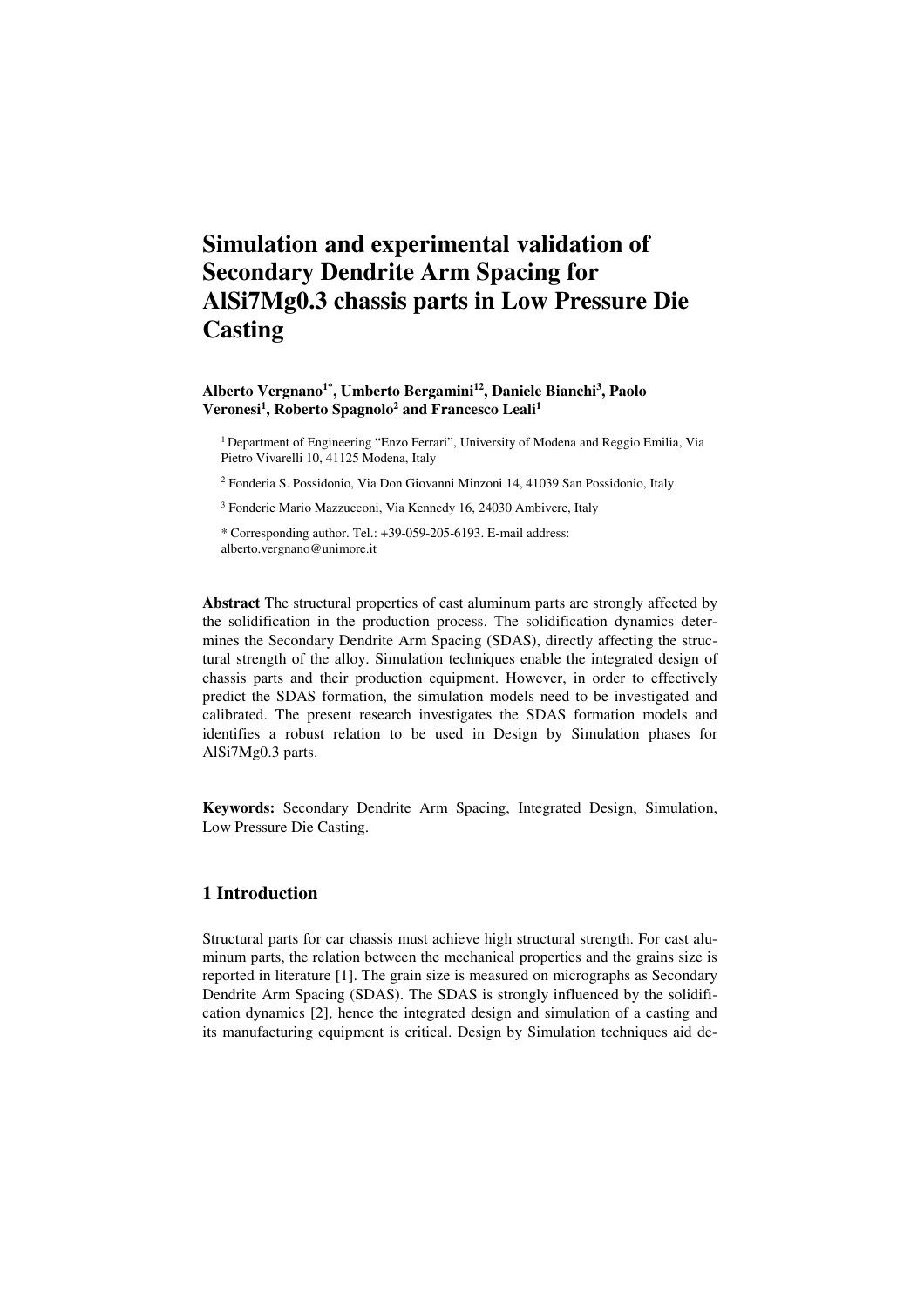signers [3, 4]. However, the heat transfer and SDAS models are not easy to compute, since they must be carefully calibrated [5].

The present research investigates the SDAS formation models and identifies a robust relation to be used in the integrated design of casting and foundry equipment. The paper is organized as follows. Section 2 presents the method for SDAS analysis with simulation and experiment techniques. A case study is discussed in Section 3, while the concluding remarks are drawn in Section 4.

## **2 Secondary Dendrite Arm Spacing analysis**

Four steps enable the complete analysis of a casting, as described hereafter.

## *2.1 Low Pressure Die Casting simulation*

The casting simulations are modeled in Magmasoft [4]. Four characteristic times are considered for describing the casting solidification. The *FStime 60%* is the time required for the solidifying alloy to reach a 60% solid fraction. This time is significant since no macroscopic feeding is possible over 60% solid fraction for the model of this alloy. *FStime 90%* is investigated to search for possible grain modifications in the last 10% solidification phase. The *Solidification time* is the time from the start of pouring to the time when the temperature locally falls below the Solidus temperature. The *Liquidus to Solidus time* is the elapsed time in the local transition from the Liquidus and Solidus temperatures [6, 7].

## *2.2 Spectrochemical analysis with Optical Emission Spectroscopy*

In Optical Emission Spectrometry (OES), a portion of the sample is vaporized through electric discharge and the optical radiation from the excited ions is transferred to the spectrometer optics. The optical beam is here broken down into individual spectral components. Each component is characteristic of an element while its intensity is proportional to its concentration. Finally, the percentage concentration of all the elements in the alloy is displayed.

The OES analysis ensures that the casting samples under investigation complies with the chemical composition in the UNI EN 1076 standard for the AlSi7Mg0.3 alloy. For these safety critical parts, further 0.012%-0.024% strontium is added in order to modify the microstructure.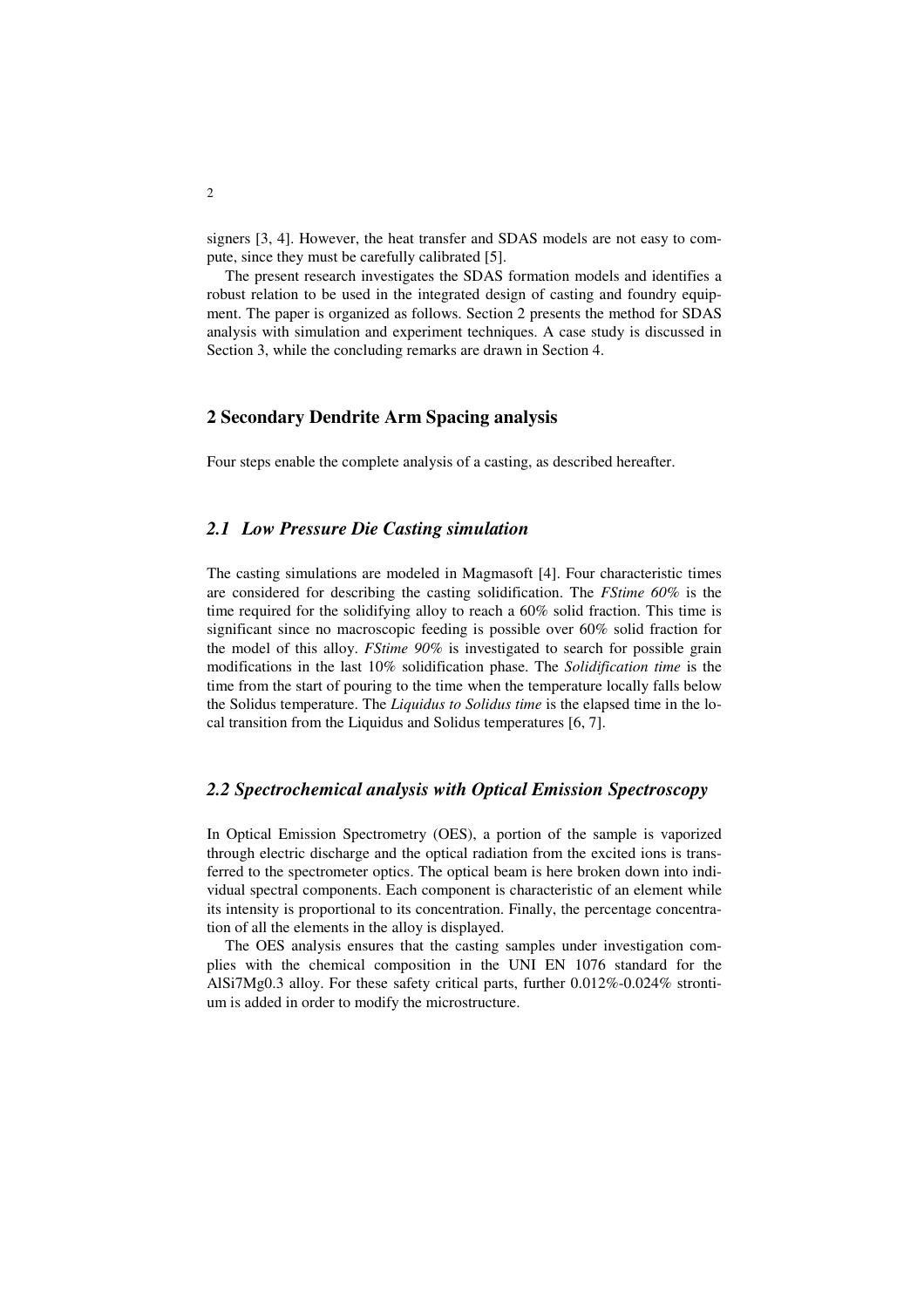#### *2.3 SDAS mapping through micrographs*

From the image on an optical microscope, the SDAS is evaluated by averaging at least five arm spacings, as *SDAS=L/n*, *n>=5*, in Figure 1. Furthermore, the SDAS is averaged over ten measurements for each different area on the casting.



**Fig. 1.** Evaluation of Secondary Dendrite Arm Spacing.

### *2.4 Correlation between measured and simulated SDAS*

A correlation analysis is performed on Excel, in order to extrapolate a formula correlating the SDAS to the simulated characteristic times. From literature [6], the formula to be parameterized is:

$$
SDAS = k \cdot t_S^n \quad . \tag{1}
$$

where  $t<sub>S</sub>$  is the solidification time,  $k$  and  $n$  are constants characteristic for the alloy.

#### **3 Experiments and simulation analysis on case studies**

Three different castings are analyzed on six sampling areas, for a total of 18 measurements. The experiments are averaged over ten quality-compliant samples for each one of the castings, for a total of 180 specimens. The present section reports the evaluations on a wheel hub support, while the final reported results refer to the complete evaluation on all three case studies.

The six sampling areas on the casting for the wheel hub support are shown in Figure 2. Table 1 reports the four characteristic times for the casting solidification as simulated for the six areas. Since the simulation results depend on the model discretization with a fine mesh, sized smaller than the area investigated in the experiments, each reported value is averaged over five picked measurements close to the sampling area.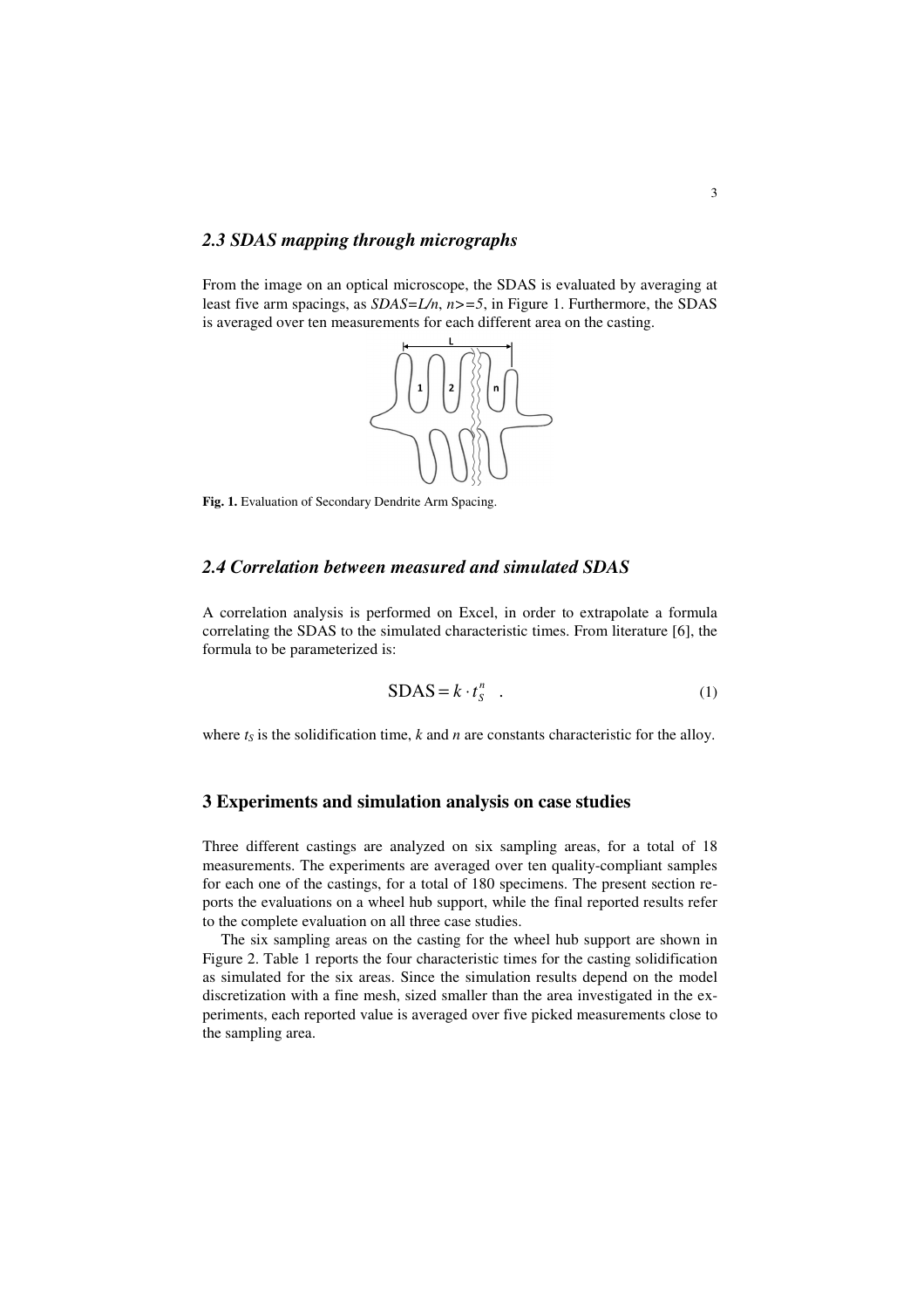

**Fig. 2.** Sampling areas on the casting for the wheel hub support in a) bottom and b) top views.

| Area           | <i>Motivation</i>              | <i><b>FStime</b></i><br>$60\%$ [s] | <i><b>FStime</b></i><br>$90\%$ [s] | Solidification<br>[s] | Liquidus to Sol-<br>idus[s] |
|----------------|--------------------------------|------------------------------------|------------------------------------|-----------------------|-----------------------------|
|                | High FStime                    | 150.01                             | 174.07                             | 186.75                | 122.96                      |
| $\overline{c}$ | Thick wall                     | 78.51                              | 85.18                              | 98.69                 | 49.54                       |
| 3              | Thin wall                      | 65.91                              | 76.81                              | 84.38                 | 39.18                       |
| $\overline{4}$ | <b>Short FStime</b>            | 61.14                              | 73.61                              | 82.40                 | 37.43                       |
| 5              | Zone for hardness<br>specimens | 71.61                              | 83.71                              | 92.67                 | 47.03                       |
| 6              | Intermediate Fstime            | 89.26                              | 103.83                             | 123.33                | 74.49                       |

**Table 1.** Characteristic times as simulated for the six sampling areas.

For each casting sample, a specimen is extracted from each one of the six sampling areas. The specimens are machined as approximately 15x15x8mm size. They are incorporated in resin, polished with abrasive paper in order to remove any contamination from the surface and finally shortly etched in Keller's reagent. With a ARL4460 Metals Analyzer quantometer, three OES measurements are carried out on each specimen in different positions and then averaged. As example, the chemical mass compositions of the three analyzed specimens is reported in Table 2, while Figure 3 shows the microscope image with SDAS measurements on a single specimen. The results of SDAS analysis for the six areas on the ten samples are reported in Table 3.

**Table 2.** Mass percentage composition of AlSi7MG0.3 alloy as prepared in the foundry.

| NR                                     | Si              | Fe                                                                                                                                  | Cu            | Mn | Mg    | Zn Ti |       | Sr    | <i>Others</i> | Al          |
|----------------------------------------|-----------------|-------------------------------------------------------------------------------------------------------------------------------------|---------------|----|-------|-------|-------|-------|---------------|-------------|
| UNI EN<br>1076                         | $6.50-$<br>7.50 | $\langle 0.15 \rangle$ $\langle 0.03 \rangle$ $\langle 0.10 \rangle$ $\langle 0.25 - \langle 0.07 \rangle$ $\langle 0.18 \rangle$ - |               |    | 0.45  |       |       |       | < 0.10        | ba<br>lance |
| Casting 1 7.18 0.103 0.002 0.002 0.399 |                 |                                                                                                                                     |               |    |       | 0.001 | 0.118 | 0.028 | < 0.01        | 92.3        |
| $\text{Casting2}$ 7.16 0.104           |                 |                                                                                                                                     | $0.003$ 0.003 |    | 0.376 | 0.002 | 0.110 | 0.029 | < 0.01        | 92.2        |
| Casting3                               |                 | 6.98 0.103                                                                                                                          | $0.002$ 0.002 |    | 0.400 | 0.001 | 0.112 | 0.028 | < 0.01        | 92.4        |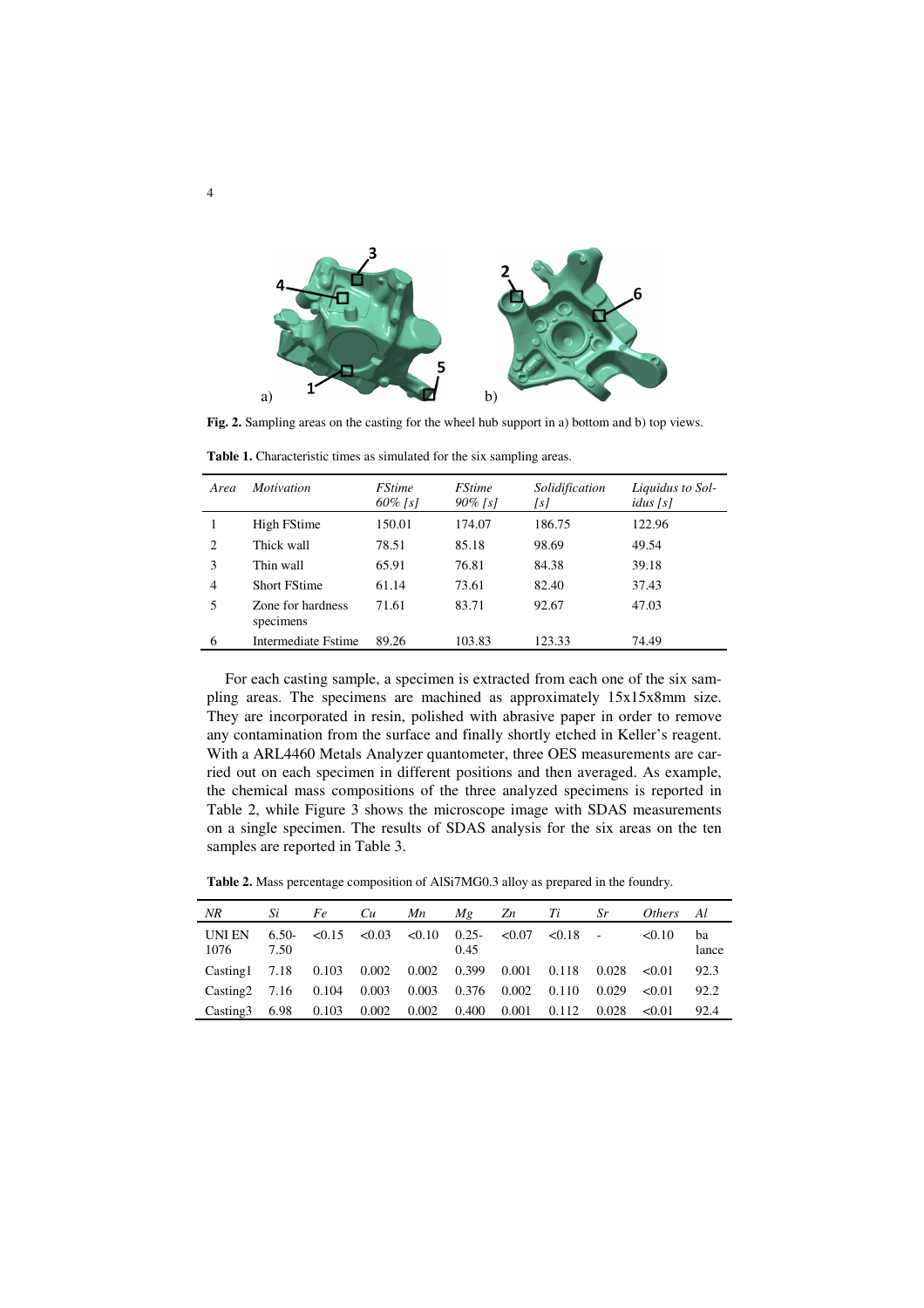

**Fig. 3.** Grain structure magnification and SDAS measurements.

| <b>Table 3.</b> SDAS results on the six specimens on the wheel hub support casting. |                                         |  |  |
|-------------------------------------------------------------------------------------|-----------------------------------------|--|--|
|                                                                                     | Nr mean fuml max fuml min fuml dev fuml |  |  |

| Nr                          |    | $mean [µm]$ $max [µm]$ $min [µm]$ $dev [µm]$ |    |    |
|-----------------------------|----|----------------------------------------------|----|----|
|                             | 41 | 47                                           | 33 | 14 |
| $\mathcal{D}_{\mathcal{L}}$ | 25 | 31                                           | 19 | 11 |
| 3                           | 23 | 27                                           | 20 |    |
|                             | 24 | 29                                           | 21 | 8  |
| 5                           | 27 | 32                                           | 20 | 12 |
|                             | 28 | 38                                           | 24 | 14 |

Finally, the interpolation functions of the SDAS depending on *FStime 60%*, *FStime 90%*, *Solidification time* and *Liquidus to Solidus time* are reported in Figure 4 over all the six sampling areas on the three analyzed castings.



**Fig. 4.** SDAS interpolation functions (solid) depending on simulation results (dots) for a) FStime 60%, b) FStime 90%, c) Solidification time and d) Liquidus to Solidus time.